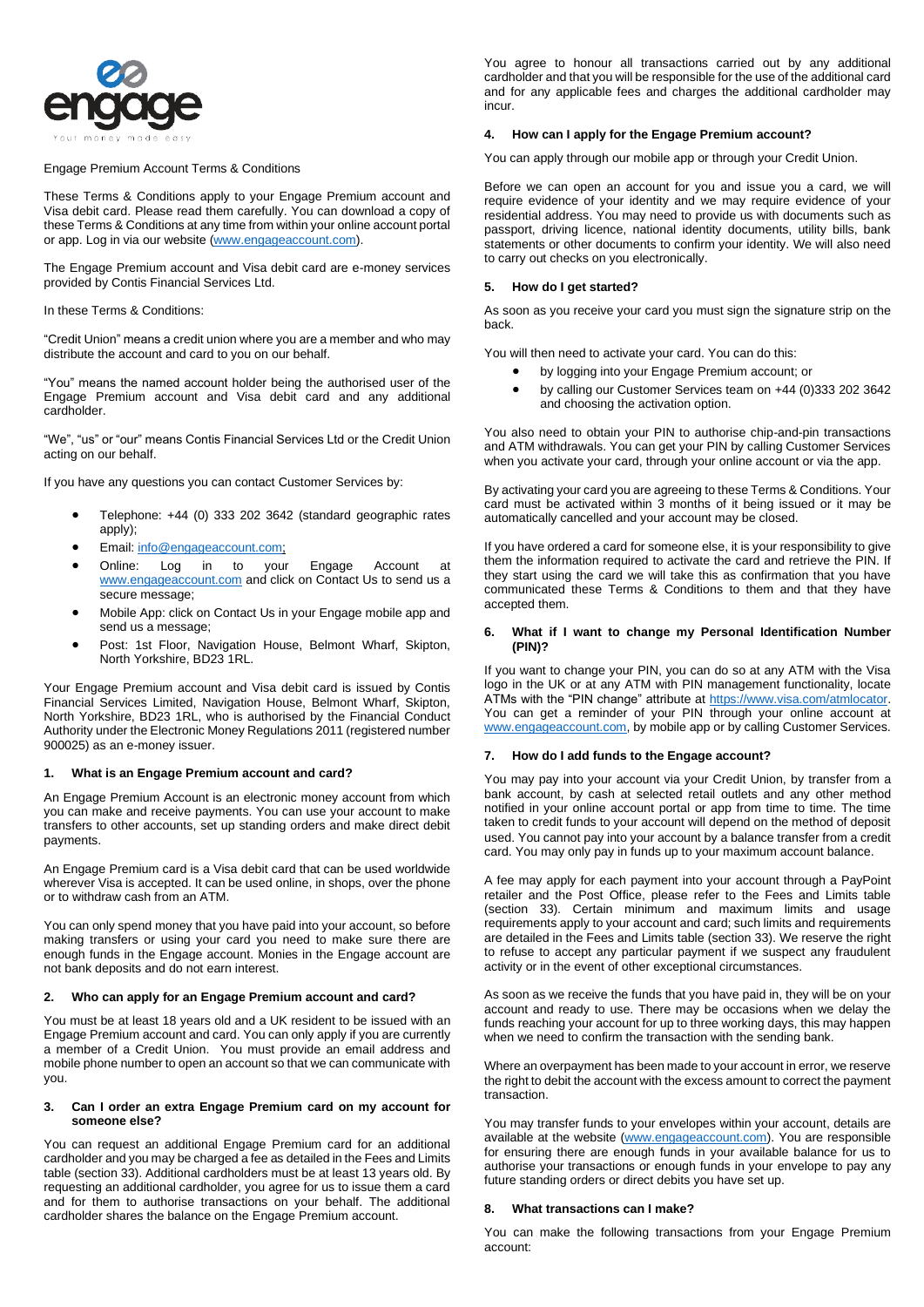- Faster Payment to a UK bank account you can send a faster payment to another person or business using their sort code and account number, you can check if a sort code accepts faster payments at [http://www.fasterpayments.org.uk/consumers/sort](http://www.fasterpayments.org.uk/consumers/sort-code-checker)[code-checker.](http://www.fasterpayments.org.uk/consumers/sort-code-checker) You should make sure that the sort code and account number are correct before you submit the transaction. Faster payments can be sent on the day you authorise the transaction, for a date in the future that you specify or as a regular payment at the dates and frequency you choose. Same day faster payments will ordinarily be available at the receiving account within two hours of being submitted;
- **CHAPS to a UK bank account** you can send a CHAPS payment to another person or business using their sort code and account number. If the request is received after 2.30 pm for same day bank transfers, the instruction will be deemed to have been received by us on the following business day.
- **International transactions** you can send an international payment to another person or business within an accepted country. The beneficiary bank must be able to receive GBP deposits and be able to credit your payees account in the requested currency. We require full details of the payee account and beneficiary bank. All instructions will be deemed to have been received by us on the following business day. All instructions will ordinarily be available at the receiving account within 1-3 business days. There may be occasions where the receiving bank cannot process the transfer, should this occur the balance will be returned to your account.
- **Transfer to another Engage Premium account holder** you may search for an account holder using their mobile phone number, email address or username and then specify the amount of the transfer.
- **Direct Debits** an instruction you set up with the organisation you are paying. It authorises the organisation to collect varying amounts from your account – but only if you've been given advanced notice of the amounts and dates of collection. Once you have agreed those, the money is deducted automatically.

An account transaction is authorised by you when you access your online account using your personal security details and submit a transaction request or where you have set up a Direct Debit instruction. You must ensure that you input the correct bank account details for any payment you request from your account.

A transaction is authorised by you when you access your Engage Premium account using your personal security details and submit a faster payment or transfer request.

You can use your Engage Premium card to authorise the following transactions to merchants that accept Visa Debit card payments:

- **Chip and PIN card payments** by inserting your Engage Premium card in the terminal and inputting your PIN;
- **Magnetic Stripe card payments** to any merchant that cannot accept Chip and PIN cards by signing the sales voucher;
- **Contactless card payments** by waving the Engage Premium card over the contactless card reader;
- **Internet card payments** to online merchants by providing the Engage Premium card details and any other security details such as your secure code credentials as requested by the online merchant;
- **Mail order or telephone order card payments** to merchants by providing the Engage Premium card details as requested by the merchant;
- **ATM cash withdrawals** at ATMs displaying the Visa logo by inserting your Engage Premium card at the ATM, inputting your PIN and following the instructions at the ATM;
- **E-wallet payments** by adding your card to the Samsung Pay, Google Pay or Apple Pay (when available) wallets in your mobile phone and waving your mobile phone over the contactless card reader or checking the e-wallet option online. You authorise the e-wallet transaction using your mobile phone security protocol which may include biometric information such as fingerprint or face ID on your mobile phone.

Like other payment cards, we cannot guarantee a third party or ATM will accept your card.

You may, in addition, be required to enter a one-time passcode or other security information including, if available and you opt for this type of identification, biometric information to authorise a transaction or make account amendments. One-time passcodes will be sent to the mobile phone number registered to your account.

As soon as a transaction is authorised we will deduct the value of your transaction from the available balance on your account. Fees may be deducted at the time of authorisation or when the transaction has been confirmed through the Visa system. A full breakdown of each transaction, including charges, will be available to view on your online account portal or app.

Once we have received authorisation for a transaction we will transfer funds to the retailer within 3 days, or to a bank or financial institution on the day we receive the authorisation or the day you requested the payment to be made for future dated transactions. A transaction will be received as follows:

- for Engage Premium card transactions, at the time we receive the transaction instruction from the retailer or ATM operator;
- for faster payment transactions or transfers to Engage Premium account holders at the time you ask us to complete the transaction. Same day faster payments will ordinarily be available at the receiving account within two hours of being submitted.

Some merchants may offer you cash back on payments you make to them. How much cash back they offer and any terms and conditions applying to that cash back will be stated on the page for cashback rewards within the app or website. If the merchant is not listed in the app or website then any cash back offered is not via Engage Premium and subject to any terms imposed by the merchant.

# **9. Can I cancel a transaction?**

Generally, authorisation for a transaction may not be withdrawn by you. However, you may be able to withdraw your authorisation where you have authorised a transaction which will take place on a future date. However, where a specific date is agreed, you may not revoke a payment order after the end of the business day preceding the agreed date.

You can cancel a Direct Debit or standing order mandate at any time by contacting us and you can manage cancellations online through your account or on the mobile app. If you want to make sure that no further payments are made under a Direct Debit you should cancel three working days before the day on which the next payment is due to be made. You must also contact the originator of the Direct Debit. You cannot normally cancel a single payment which is due to be made under a continuing Direct Debit unless you dispute the amount or date of a payment advised to you in an advance notice issued under the terms of a variable Direct Debit authority. In any other circumstances the whole Direct Debit authority must be cancelled.

To withdraw your authorisation of a Visa debit card continuous payment authority, you must notify the retailer before the close of business on the business day before the day on which the transaction was due to take place and provide us with a copy of the notice if requested. We may charge you an Administration Fee if a transaction is revoked by you under this paragraph (see the Fees and Limits table (section 33)).

# **10. Can I pay for things in a foreign currency?**

Your card is denominated in British Pounds Sterling. If you make a purchase or an ATM withdrawal in any other currency we will convert the sum into pounds sterling using the exchange rate set by Visa on the day they process the transaction, this may differ from the actual date of the transaction. An international transaction fee will apply to each of these transactions (see the Fees and Limits table (section 33).

Any changes to the exchange rate used to convert foreign transactions will be made immediately. You can find the exchange rate for a transaction made in a currency other than pounds sterling on a given date at: [https://www.visaeurope.com/making-payments/exchange-rates.](https://www.visaeurope.com/making-payments/exchange-rates)

# **11. Is there anything I can't buy with my Engage Premium card?**

You may not use your card for illegal purposes. It also cannot be used for a limited number of specified transactions. Please see our website for details.

# **12. How can I check my Engage Premium account?**

You can check your account by accessing it securely through our mobile app or website [\(www.engageaccount.com\)](http://www.engageaccount.com/). Your statement will show:

- information on the payee of each transaction; and a reference enabling you to identify each payment transaction;
- the amount of the transaction shown in the currency in which the transaction was paid or debited to the account;
- the amount of charges for the transaction; and
- the exchange rate used in the payment transaction (where applicable); and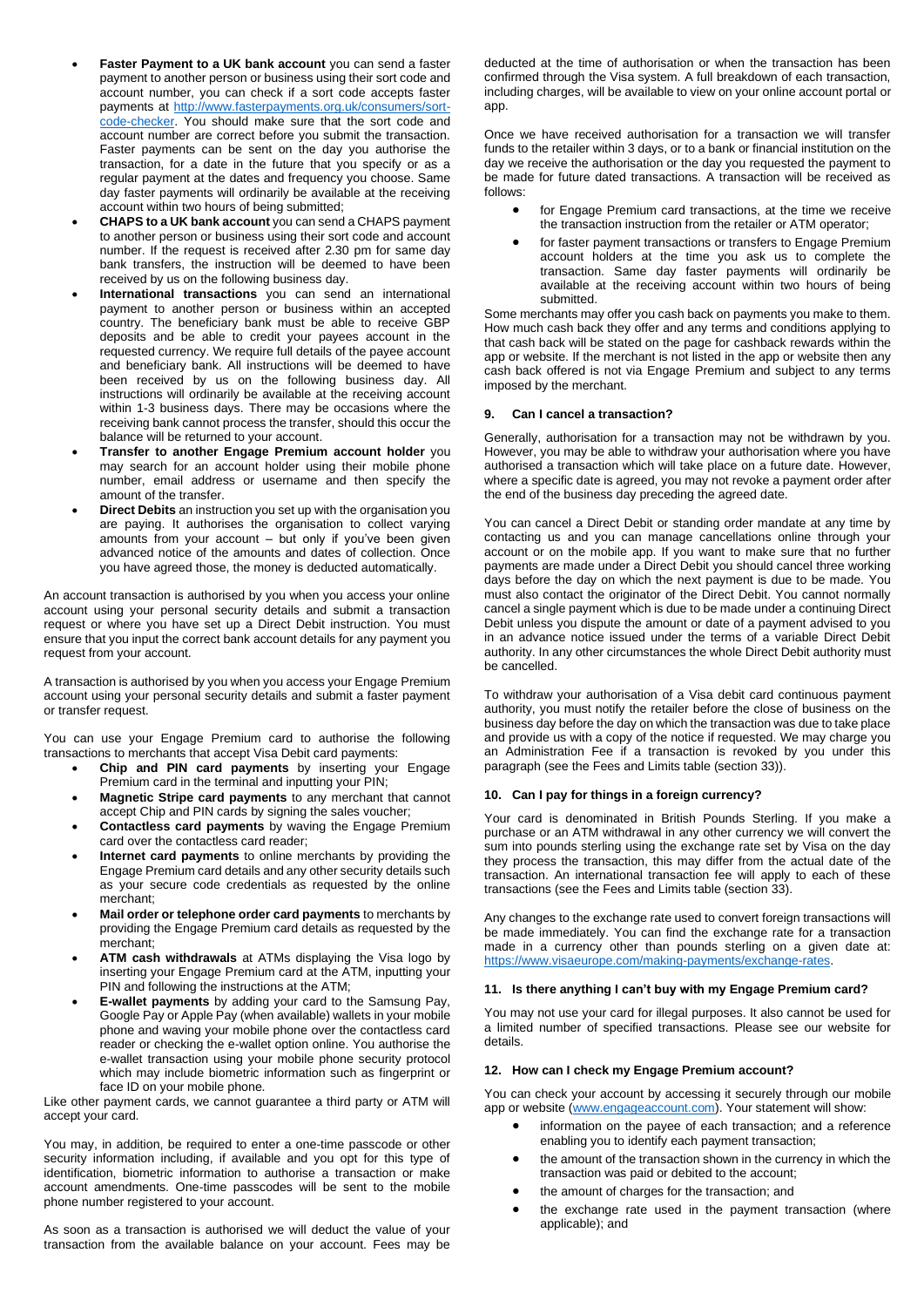• the date the transaction is authorised or posted on to the account.

This information is accessible at all times via your online account portal or app, is available free of charge, and can be stored and reproduced as necessary. Paper statements are available on request and are subject to a fee (see the Fees and Limits table in section 33).

You may, in addition, be required to enter a one-time passcode or other security information including, if available and you opt for this type of identification, biometric information to access your account. One time passcodes will be sent to the mobile phone number registered to your account.

# **13. How long will the Engage Premium card last?**

Your card will be valid for 3 years. You will not be able to use your card after its expiry date. This agreement shall terminate when your card is cancelled or expires and is not replaced.

# **14. Does the Engage Premium card have spending limits?**

You can only spend the money that is paid into your account. Limits also apply to daily ATM withdrawals, and other limits may be applied to the amount of spend and the number of transactions you can perform. See the Fees and Limits table (section 33) and your online account portal or app for further details.

If, for any reason, the transaction is completed when there are insufficient funds in your account then you will have to reimburse the shortfall to us, unless it is due to an error by the retailer with whom you made the transaction.

We may collect this shortfall from any card you have with us or from any funds which you subsequently pay into your account. We may suspend your cards until the negative balance is restored and charge you an Administration Fee (see the Fees and Limits table (section 33)) for transactions that you make using your card that results in a negative balance or increases the negative balance on your account.

#### **15. What if I have been overcharged or charged for transactions I didn't make?**

If you dispute a transaction that has been processed on your card you should contact the merchant first as this may lead to the quickest resolution. If the dispute cannot be resolved with the merchant or you dispute any other account transaction you should contact us without undue delay and in any event within 13 months on becoming aware of any unauthorised or incorrectly executed payment transaction.

Where you have informed us that an executed payment was not authorised by you in accordance with these Terms and Conditions , and you have taken all reasonable steps to keep safe personalised security information, keep your card secure, not disclosed your PIN or security information to anyone else and not acted fraudulently, we will:

- a) refund the amount of the unauthorised payment to you; and
- b) restore the debited payment account to the state it would have been in had the unauthorised payment not taken place.

Beyond this, we will have no further liability to you. Where payee details provided by you are incorrect, we are not liable for non-execution or defective execution of the payment transaction, but we will make reasonable efforts to recover the funds involved in the payment transaction and notify you of the outcome.

You may be entitled to claim a refund in relation to transactions where:

- the transaction was not authorised under these Terms and Conditions;
- we are responsible for a transaction which we fail to execute or incorrectly execute. In these circumstances, we will refund to you the amount of the non-executed or defective payment transaction and restore the debited payment account to the state in which it would have been had the defective payment transaction not taken place. We will also refund to you: (a) any direct charges for which you are responsible; and (b) any interest which you must pay, as a consequence of the non-execution or defective execution of the payment transaction; or
- a pre-authorised transaction did not specify the exact amount at the time of its authorisation and the amount charged is more than could reasonably be expected, taking into account previous spending patterns on the card and the circumstances of the transaction. We will either refund the full amount of the payment transaction; or provide justification for refusing to refund the payment transaction. Any refund or justification for refusing a refund will be provided within 10 business days of receiving a request for a refund or, where applicable, within 10 business

days of receiving any further information requested. A claim for a refund in these circumstances will not be accepted if the amount of the transaction was made available to you at least 4 weeks before the transaction date or if the claim is made more than 8 weeks after being charged to your account.

If you allow payments to be made from your account using the UK Direct Debit Scheme, the Direct Debit Guarantee (which you'll be given on the Direct Debit form or Direct Debit confirmation) will apply instead of the terms contained above and in section 17.

### **16. What about security?**

You must keep your card and security credentials safe and not let anyone else know or use them. You must keep your security information and PIN secret at all times; never disclose your PIN or security information to anyone and do not store your PIN with your card. Security information includes your login and password details used to access your accountor any other website where your card or account details are stored. We also recommend that you check the balance on your account regularly on the mobile app, through logging onto your account at the website [\(www.engageaccount.com\)](http://www.engageaccount.com/) or by contacting Customer Services.

#### **17. What if my Engage Premium card is lost or stolen or my account details are compromised?**

If you lose your card or it is stolen, or you suspect that someone else has found out your PIN or security information or accessed your account without your permission, you must tell us without undue delay by calling us or logging onto your account through the mobile app or website and notifying us. Your card will be cancelled immediately and your account may be blocked. We run a dedicated line for lost or stolen cards; the number is +44 (0) 333 202 3645 and calls are charged at the standard geographical rate. If, after reporting a lost card, you subsequently find the card you must not use it. Cut it in half through the signature box, magnetic strip and chip.

If you ask us to do so, and provided that you provide information and assistance that we request from you, we will investigate any disputed transaction or misuse of your card or account.

If the investigations show that any disputed transaction was authorised by you, or you have acted fraudulently or with gross negligence (for example by failing to keep your card, security information or PIN secure or by failing to notify us without delay on becoming aware of the loss, theft, misappropriation or unauthorised use of the card or account), then we will not refund the transaction amount and you will be fully liable for all losses incurred because of the unauthorised use of the card or account. .

If the investigations show that you have not acted fraudulently or with gross negligence, your maximum loss or liability to us for any unauthorised transaction will be limited to £35 and we will process a refund as soon as practicable, and in any event no later than the end of the business day following the day after we receive your notification.

## **18. Will you ever block a transaction without me asking?**

We may refuse to pay a transaction or honour a Direct Debit:

- if we are concerned about security of your card or account or we suspect your card or account is being used in an unauthorised or fraudulent manner;
- if sufficient funds are not paid into your account at the time of a transaction to cover the amount of the transaction and any applicable fees;
- if there is negative balance on your account;
- if we have reasonable grounds to believe that you are not using the card or account in accordance with these Terms & Conditions;
- if we believe that a transaction is potentially suspicious or illegal (for example, if we believe that a transaction is being made fraudulently); or
- because of errors, failures (whether mechanical or otherwise) or refusal to process a transaction by merchants, payment processors or payment schemes such as Visa, Faster Payments, BACS or CHAPS.

If we refuse a transaction, we will tell you why immediately, if we can, unless it would be unlawful for us to do so. You may correct any information we hold and which may have caused us to refuse a transaction by contacting Customer Services.

#### **19. Can I cancel my Engage Premium card?**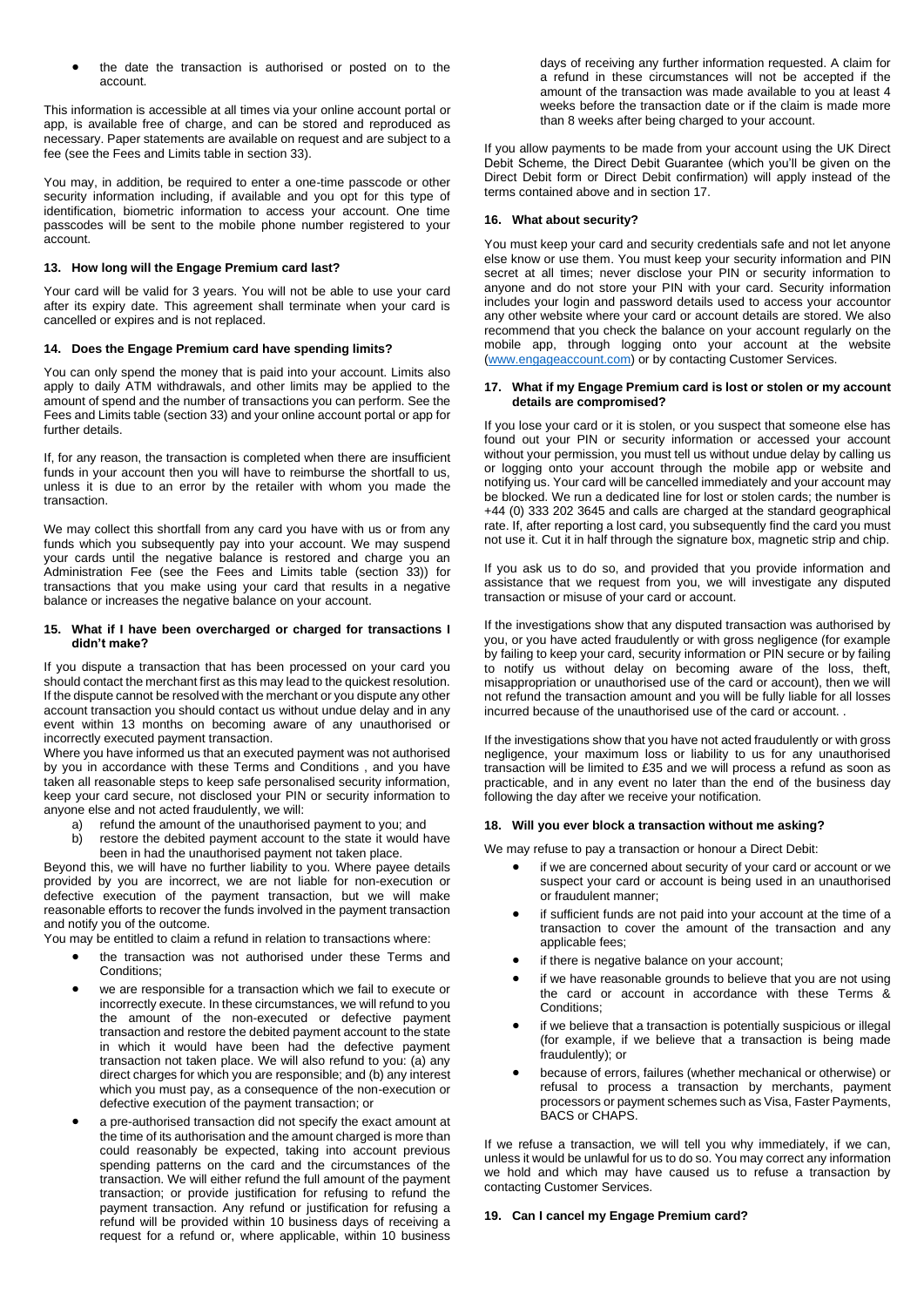You have a legal right to cancel your account and card up to 14 days from the date your account is opened without incurring any penalty and we will refund any card issue fees. We may charge you a Card Cancellation Fee if we have already incurred costs by ordering a card in your name. You can also cancel your card any time after the 14 day period subject to a Redemption Fee (the Fees and Limits table (section 33)) by contacting Customer Services. You should also cut your cancelled card in half through the signature box, magnetic strip and chip.

All fees and charges will be apportioned up until the time of the termination of the contract, and any fees and charges paid in advance will be reimbursed proportionally. You will not be entitled to a refund of money you have already spent on transactions authorised, or pending or any fees for use of the card or account before the card or account is cancelled or expires.

# **20. Could my Engage Premium account be cancelled?**

We may cancel your account and this agreement by giving you at least two months' notice. Reasons for cancellation may include:

- if this agreement or your card expires;
- If your membership of the Credit Union is cancelled or terminated for any reason;
- If you do not provide evidence of your Credit Union membership.
- If you are no longer an active member of the Credit Union due to non-payment of a loan or other funds issued by the Credit Union;
- if you break an important part of this agreement, or repeatedly break the agreement and fail to resolve the matter in a timely manner;
- if you act in a manner that is threatening or abusive to our staff, or any of our representatives; or
- if you fail to pay fees or charges that you have incurred or fail to pay back any negative balance on your card.

We may also cancel your account immediately if we:

- suspect unauthorised or fraudulent use of your card or account;
- have any other security concerns; or
- need to do so to comply with the law.

We may also deny access to your card and/or account where we consider it to be at risk of money laundering or terrorism financing, fraud or other criminal activity. Should we need to take these actions and where possible, we will give reasons for doing so except where restricted by law.

In these circumstances, you must tell us what you want us to do with any unused funds. You must do this within 3 months of the date we tell you that your account is cancelled.

#### **21. Can I get money back once I have put it on?**

You can clear the balance on your account through spending, ATM withdrawals, or transfers to other bank accounts in British Pounds Sterling. See the Fees & Limits table (section 33) for the fees that would apply.

Alternatively, you may request a refund of the funds on your account by contacting Customer Services and confirming that your card has been destroyed by cutting it up. We will transfer your funds back to you at no cost to you, unless:

- you are requesting redemption before termination or expiry of this agreement;
- you cancel this agreement before any agreed termination or expiry date; or
- you request redemption more than one year after the date of termination or expiry of this agreement.

If one of these situations does apply then we will charge a Redemption Fee (see the Fees and Limits table (section 33)).

We will not redeem the value of the funds on your account to you if your request for redemption of the funds is more than six years after the date of termination or expiry of this agreement.

All funds will be returned to a bank account of your choice in British Pounds Sterling. We reserve the right to see proof of your ownership of the bank account before transferring funds to it. To enable us to comply with our legal obligations, we may ask you to provide us with certain information such as identification documents before we can process your refund request.

Please also refer to section 28 below for the circumstances in which we do not give you a refund.

## **22. Is money on my Engage Premium account protected like my bank account?**

The card and associated account is an electronic money product and although it is a product regulated by the Financial Conduct Authority, it is not covered by the Financial Services Compensation Scheme. No other compensation scheme exists to cover losses claimed in connection with the card and associated account. We will however ensure that any funds received by you are held in a segregated account so that should we become insolvent your funds will be protected against claims made by our creditors.

## **23. What if I have a complaint?**

If you are unhappy in any way with your card and account or the way it is managed, you can contact Customer Services so we can investigate the circumstances for you. Any complaints you have will be dealt with quickly and fairly.

We will make every possible effort to address all points of complaint by email. We will respond within 15 business days upon receiving the complaint. If a full response cannot be providing within these timeframes, we will send a holding reply with a full response to follow within 35 business days.

If we are unable to resolve your complaint to your satisfaction you may contact the Financial Ombudsman Service at Exchange Tower, London, E14 9SR. Telephone: +44 (0)800 023 4 567 from landlines, +44 (0)300 123 9 123 from mobile phones or +44 (0)20 7964 0500 for calls from outside the UK and e-mail[: complaint.info@financial-ombudsman.org.uk.](mailto:complaint.info@financial-ombudsman.org.uk)

## **24. What if I change my details?**

You must let us know as soon as possible if you change name, address, telephone number, mobile number or e-mail address. If we contact you in relation to your account we will use the most recent contact details you have provided to us. Any e-mail or SMS text message sent to you will be treated as being received as soon as it is sent by us. We will not be liable to you if your contact details have changed and you have not told us.

## **25. What will happen to my personal information?**

We are the controller of your personal data which we will use in order to open, administer and run your account and provide payment services to you. You hereby consent to us accessing, processing, and retaining any information you provide to us, for the purposes of providing payment services to you or otherwise to fulfil this agreement. For further information about how we will use your personal data, please view our Privacy Policy at [http://www.engageaccount.com/privacy-policy.](http://www.engageaccount.com/privacy-policy) You may withdraw your consent to the processing of this data by closing your account.

#### **26. Will these Terms & Conditions ever change?**

We may change these Terms & Conditions by notifying you by e-mail or other agreed means at least 2 months before the change is due to happen. We will assume that you agree with the change. If you do not agree with the change you must tell us before the change happens and we will cancel your account immediately. If you cancel your account in this way then we will return any balance on the account to you and you will not be charged a Redemption Fee.

An up-to-date version of the account Terms & Conditions, as well as any notices of future changes will always be available via our website, [www.engageaccount.com](http://www.engageaccount.com/) or app. You should check our website and your online account portal or app regularly for such notices and changes.

#### **27. When may use of the Engage Premium card and account be interrupted?**

From time to time, your ability to use your card or account may be interrupted, e.g. when we carry out systems maintenance. If this happens, you may be unable (a) to use your card to pay for purchases or obtain cash from ATMs and/or (b) to obtain information about the funds available in your account and/or about your recent transactions.

In addition, like other payment cards, we cannot guarantee a merchant will accept your card, or that we will necessarily authorise any particular transaction. This may be because of a systems problem, something outside our reasonable control, to comply with legal and regulatory requirements, or because we have suspended, restricted or cancelled your card or refused to replace it in accordance with these Terms & Conditions.

### **28. What is our responsibility?**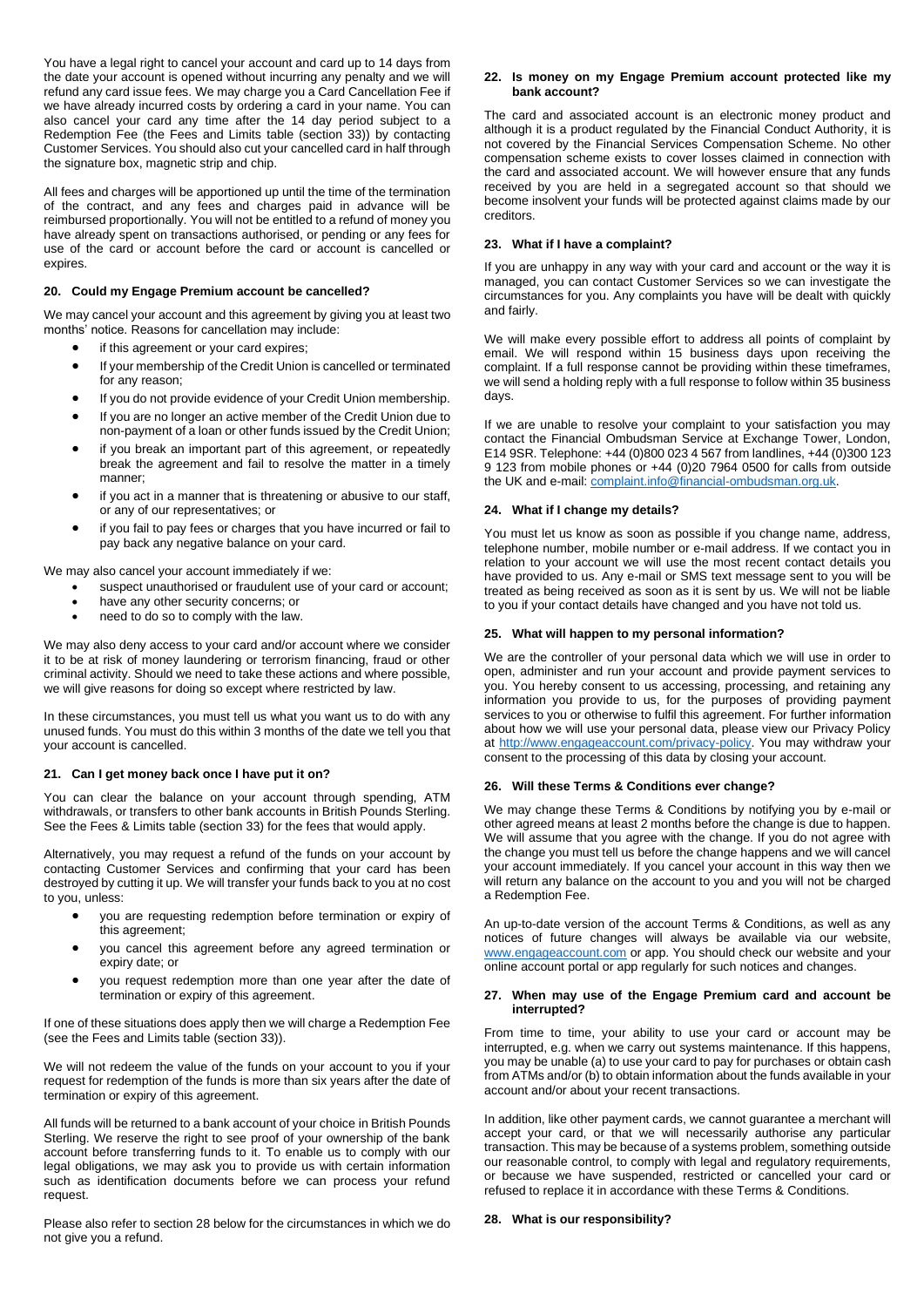If we incorrectly deduct funds from your account, we will refund them. If we subsequently establish that the refunded amount had in fact been correctly deducted, we may deduct it from your available balance and may charge you a fee. If you do not have sufficient available balance, you must repay us the amount immediately on demand.

If unauthorised transactions occur after you have notified us of the loss, theft, compromise or unauthorised use of your card or account, and you have not acted fraudulently or in breach of these Terms and Conditions, then we will be liable.

We will not be liable:

- in any event that a merchant refuses to accept your card;
- for any interruption, disruption or impairment of our service or any third party services on which we rely for the performance of our obligations hereunder;
- for refusing to authorise a transaction;
- for cancelling or suspending use of your card or account;
- for any loss arising from your inability to use your card or access your account due to interruptions;
- for any direct or indirect loss or damage you may suffer including loss of revenue, loss of reputation, goodwill, opportunity or anticipated savings as a result of your total or partial use or inability to use your card, mobile app, website or account or the use of your card or account by any third party (unless otherwise required by law);
- for the quality, safety, legality or any other aspect of any goods or services purchased with your card; and
- any abnormal and unforeseeable circumstances beyond our control, however so caused.

For the SMS services we offer, we are not responsible for lost, late or undelivered text messages, notifications or communications. We accept no responsibility for any technical, computer, online, telephone, cable, electronic, software, hardware, transmission, connection, internet, website or other access issue which may hinder your ability to access the SMS services.

Nothing in these Terms and Conditions shall operate to exclude liability for death or personal injury due to negligence or for fraud or fraudulent misrepresentation or for any statutory liability that cannot be excluded or amended by agreement between the parties.

# **29. When can I be charged (other than the fees in section 33)?**

We may charge you for any reasonable costs that we incur in taking action to stop you using your card or account and to recover any monies owed as a result of your activities if you:

- use your card or account fraudulently;
- do not use your card or account in accordance with these Terms & Conditions; or
- have been grossly negligent, for example by failing to keep your card or PIN secure or by failing to notify us without delay after your card is lost, stolen, or used by someone else or where your account has been compromised.

In these circumstances we will not refund transactions and we reserve the right to charge you for any reasonable costs that we incur in taking action to stop you using your account and to recover any monies owed as a result of your activities.

If you have not been fraudulent, or grossly negligent, and have used your card and account in accordance with these Terms & Conditions, your maximum liability for any unauthorised transaction resulting from the use of a lost or stolen card or details before you notify us will be £35.

We may also charge you an Administration Fee if we have to manually intervene to complete a payment or rectify an error on the account caused by an error or omission on your part.

# **30. Am I permitted to give access to third party providers?**

You may allow regulated Third Party Providers ("TPPs") (including Account Information Service Providers ("AISPs") and Payment Initiation Service Providers ("PISPs")) access to your online account; either to make payments, obtain account balances or obtain information on previous transactions.

# Before giving consent to a TPP, you should:

a) ensure that the TPP is authorised and holds the correct regulatory permissions;

- b) check what level of access you are consenting to, how your account will be used and the extent to which your data will be shared with third parties; and
- c) familiarise yourself with your obligations and rights under the TPP agreement, in particular your right to withdraw consent to access your account.

We may refuse to allow a TPP access to your account where we are concerned about fraudulent or unauthorised access.

We are not party to, or responsible for, any agreements between you and a TPP. Subject to any rights to refund you may have under these Terms and Conditions, we shall have no liability for:

- a. any loss whatsoever, as a result of using a TPP and entering into a TPP agreement; and
- b. any actions that the TPP takes in relation to suspending or terminating your use of their service or for any resulting losses.

## **31. Can I assign my rights or obligations under these Terms and Conditions?**

You may not transfer or assign any rights or obligations you may have under these Terms & Conditions to any other person without our prior written consent. We may assign the benefit and burden of these Terms & Conditions to any other person at any time on giving you two months prior notice of this. If we do this, your rights will not be affected.

# **32. Governing law**

This Agreement is concluded in English. All communications with you will be in English. These Terms & Conditions will be construed in accordance with English law and the exclusive jurisdiction of the English courts.

# **33. What are the fees and limits?**

Engage Premium Fees

| <b>Fees and Charges</b>                                                  | Value                                             | Comments                                                                                                                                                                                                                                                                                                                                                               |
|--------------------------------------------------------------------------|---------------------------------------------------|------------------------------------------------------------------------------------------------------------------------------------------------------------------------------------------------------------------------------------------------------------------------------------------------------------------------------------------------------------------------|
| Card Fee                                                                 | Free                                              |                                                                                                                                                                                                                                                                                                                                                                        |
| <b>Additional Card</b>                                                   | Free                                              | One additional card is<br>Additional<br>free.<br>cardholders must be 13<br>years or over. Additional<br>cards share the Engage<br>Account holder's funds.                                                                                                                                                                                                              |
| <b>Replacement Card</b>                                                  | £5.00 Lost/stolen/<br>damaged<br>replacement card | replacement<br>Free<br>for<br>expired cards. £5.00 for<br>lost/stolen/damaged<br>replacement.                                                                                                                                                                                                                                                                          |
| Monthly<br>Management Fee                                                | £3.95 per month                                   | First charge is within 15<br>days of card request.                                                                                                                                                                                                                                                                                                                     |
| Card delivery times                                                      | Within 10 working<br>days                         |                                                                                                                                                                                                                                                                                                                                                                        |
| <b>Transactions and Purchases</b>                                        |                                                   |                                                                                                                                                                                                                                                                                                                                                                        |
| UK purchases                                                             | <b>FREE</b>                                       |                                                                                                                                                                                                                                                                                                                                                                        |
| &<br>European<br>International<br>purchases                              | £1.00 plus 2% of<br>the<br>transaction<br>value   | Any transaction<br>in<br>a<br>foreign currency will be<br>converted into pounds.<br>We'll do this at the rate of<br>exchange provided<br>by<br>Visa Europe on the date<br>the<br>they<br>process<br>transaction which<br>may<br>differ from<br>the actual<br>See<br>transaction<br>date.<br>information<br>on<br>more<br>exchange rates on the<br>Visa Europe website. |
| ATM Withdrawal UK*                                                       | Two free per month<br>then £0.75                  |                                                                                                                                                                                                                                                                                                                                                                        |
| ATM<br>Withdrawal<br>Europe*<br>&<br>ATM<br>Withdrawal<br>International* | £2.00 plus 2% of<br>the<br>transaction<br>value   | transaction<br>Any<br>in<br>a<br>foreign currency will be<br>converted into pounds.<br>We'll do this at the rate of<br>exchange provided by<br>Visa Europe on the date<br>they<br>process<br>the<br>transaction which<br>may                                                                                                                                           |